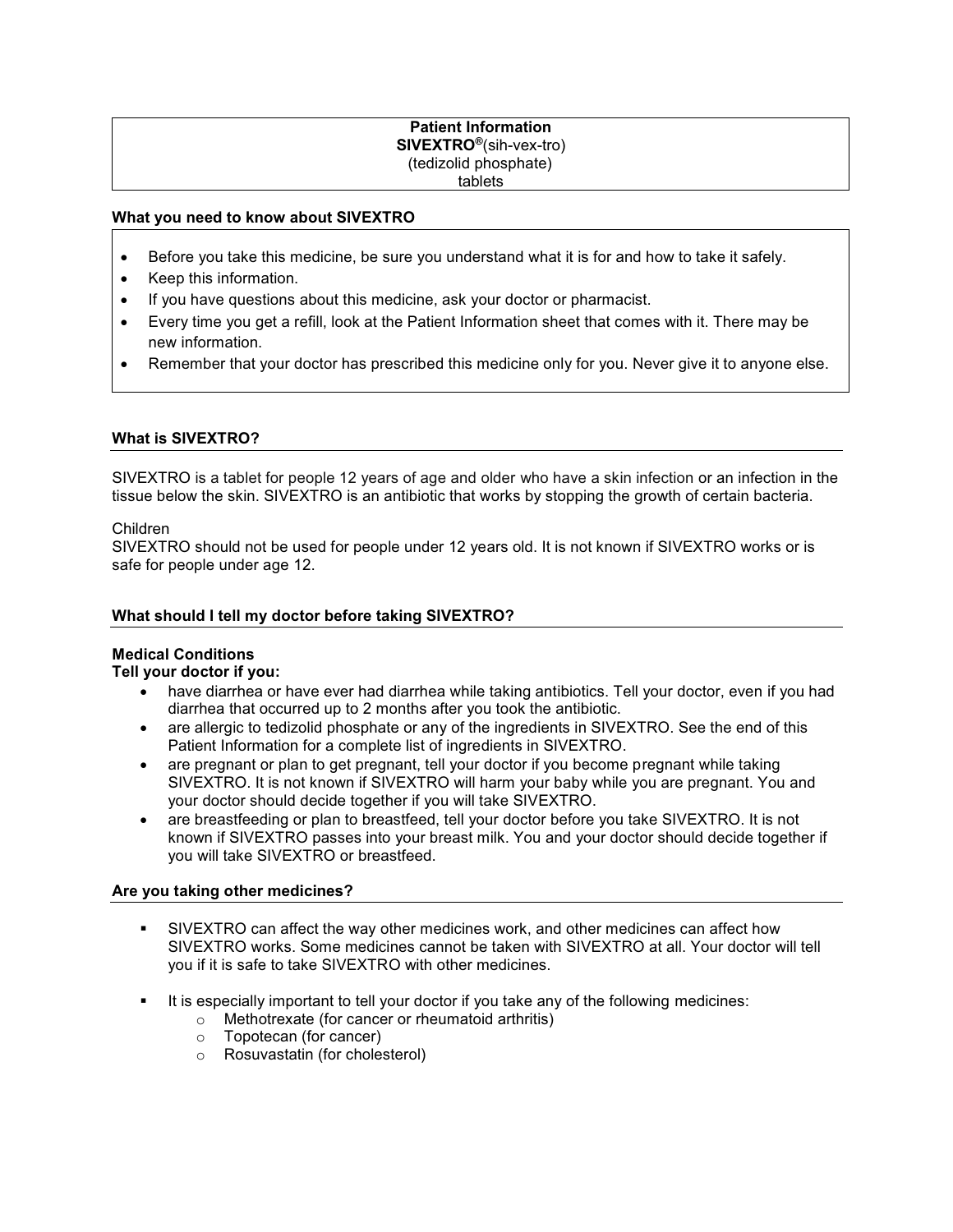- **Tell your doctor about all of the medicines you take,** including prescription and over-thecounter medicines, vitamins, and herbal and dietary supplements.
- Know the medicines you take. Keep a list of them and show the list to your doctor and pharmacist when you get a new medicine.

### **How do I take SIVEXTRO?**

- Take SIVEXTRO exactly how your doctor tells you to take it.<br>Take 1 SIVEXTRO tablet 1 time each day
- **Take 1 SIVEXTRO tablet 1 time each day.**
- **Take SIVEXTRO for 6 days, at the same time every day**.
- **Take SIVEXTRO by mouth, with or without food.**

### **What if I forget to take SIVEXTRO?**

- If you miss a dose, take the missed dose as soon as you remember. If it is less than 8 hours until your next dose, skip the missed dose and take the next tablet at the time you usually take it.
- Do not take 2 doses of SIVEXTRO at the same time to make up for a missed dose.
- If you are not sure how to take SIVEXTRO, call your doctor or pharmacist.
- Take all 6 tablets to finish your SIVEXTRO, even if you have missed a dose.

### **If you do not finish your medicine, SIVEXTRO may not work. You may get sick again and the remaining bacteria may be harder to treat.**

### **What are the possible side effects of SIVEXTRO?**

SIVEXTRO may cause serious side effects, including diarrhea from **C-diff (Clostridioides difficile) infection.** Call your healthcare provider right away if you get stomach cramps, fever, watery diarrhea, diarrhea that does not go away, or bloody stools. C-diff infection can happen 2 or more months after you have finished your antibacterial medicine.

1. C-diff is an infection of your intestines (bowels) that can happen with many antibiotics like SIVEXTRO and may cause mild diarrhea to life-threatening swelling of your intestines (colitis).

# **Common side effects of SIVEXTRO include:**

- 
- 
- dizziness
- **•** vomiting
- nausea **diarrhea**
- **headache increased liver enzymes**<br> **i** dizziness<br> **i** painful swelling or inflam
	- painful swelling or inflammation of veins (phlebitis)
- **Some less common side effects are:**

Problems with your skin

- **EXED:** itching, red or itchy rash, hives, acne
- hot flushes or feeling like you are blushing or your face, neck or chest is red
- not able to feel something as well
- **a** tingling or prickling sensation

Problems with your sleep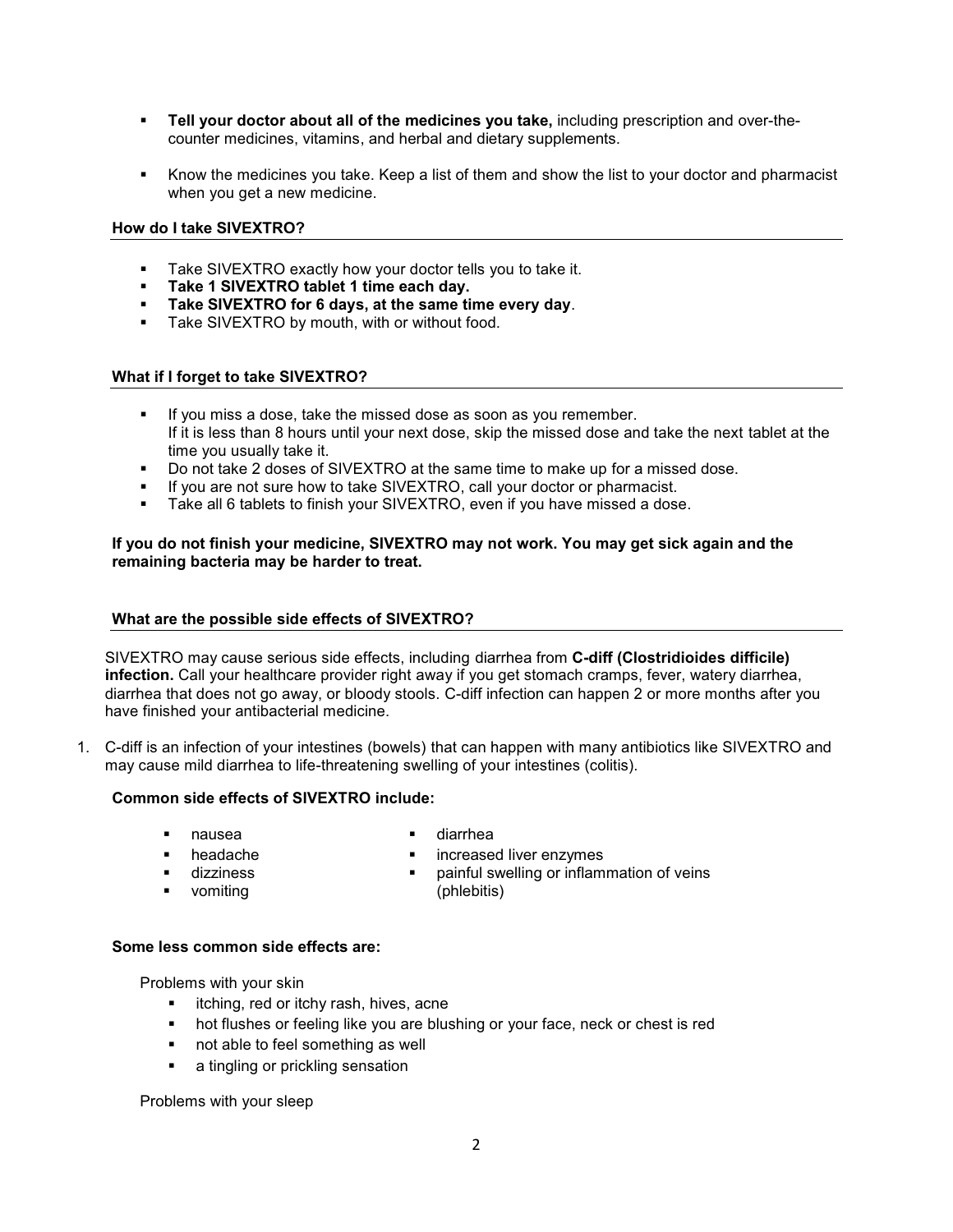• hard time sleeping

Problems with your body

- **numbness**
- **facial paralysis**

Problems with infections

- **vagina that is infected, inflamed, or itchy**
- **fungal infections of skin, mouth**

Problems with your eyes

- **eye** strain
- **blurred or impaired vision**
- **seeing dots or spots in your eyes**

Problems with your heart

 Your heartbeat does not feel normal. It could feel like your heart is beating too fast or pumping harder than usual.

Problems with your vascular system

high blood pressure

Problems with your blood work

Your doctor may tell you that you have the following while taking SIVEXTRO:

- a low white blood cell count
- anemia (low red blood cells)
- **•** low platelet count, the small cells involved in clotting your blood

## **Side effects where the frequency is not known:**

**•** bleeding or bruising easily

## **If you have any side effect that bothers you or does not go away, tell your doctor.**

These are not all the possible side effects of SIVEXTRO. For information, ask your doctor or pharmacist. Call your doctor for medical advice about side effects. You may report side effects to FDA at 1-800-FDA-1088.

## **How should I store SIVEXTRO?**

- Store SIVEXTRO at room temperature between 68°F to 77°F (20°C to 25°C).<br>■ Keen SIVEXTRO and all medicines out of the reach of children
- Keep SIVEXTRO and all medicines out of the reach of children.

## **General information about SIVEXTRO.**

- Medicines are sometimes prescribed for purposes that are not mentioned here.
- Do not use SIVEXTRO for a condition for which it was not prescribed.

## **What if I have questions?**